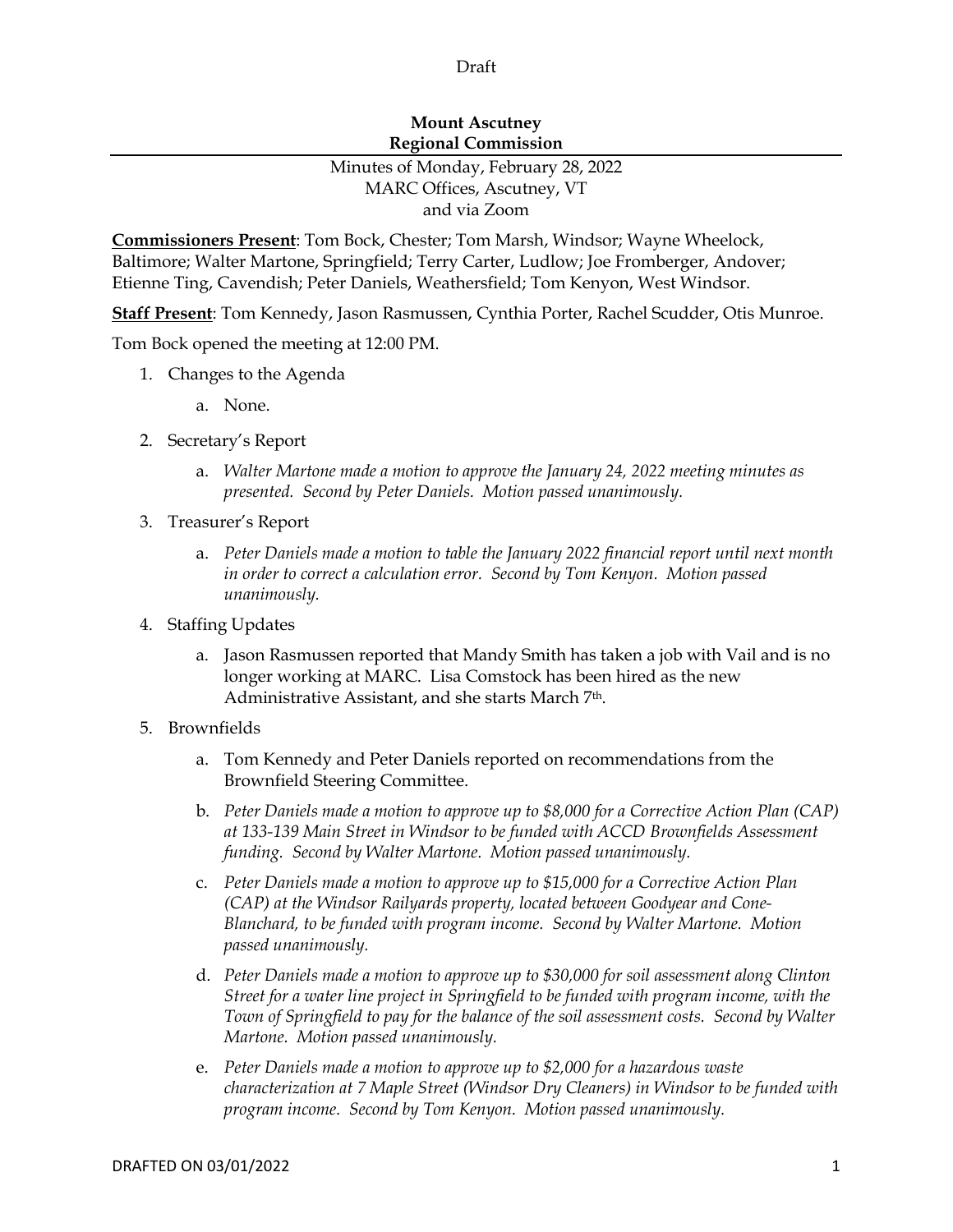- f. Based on discussion during the meeting, the proposed small brownfield assessment assistance policy will be revised and considered at the next meeting. Joe Fromberger suggested that the Board should make all decisions, not the Brownfield Steering Committee. Walter Martone suggested that the Brownfield Steering Committee should be allowed to make decisions for up to \$10,000 as presented, but they should simply report back to the Board, not seek ratification. There was general consensus with Walter's suggestion.
- 6. Broadband Project Update
	- a. Tom Kennedy reported on the ongoing broadband project that is funded through supplemental funding through U.S. EDA. Our efforts are focused on improving broadband service in the under-served areas in Ludlow, Cavendish, Baltimore and Weathersfield. Rachel Scudder reviewed survey results which helped to verify these under-served areas. TDS recently announced that they are willing to provide fiber upgrades in their service area and are working with the state presently. This will likely take years to make these improvements.
- 7. Review Regional Plan Drafts
	- a. The Regional Plan Committee met recently to review and comment on draft Regional Plan Chapters. Otis Munroe provided an overview of the proposed Utilities and Facilities Chapter. Rachel Scudder reviewed the Cultural and Aesthetic Resources Chapter. The memo in the agenda packet provided detail on the comments and changes. The proposed chapters are posted on the MARC website. Commissioners wanted more time to review the proposed chapters and will revisit them at the next meeting.
- 8. Old Business
	- a. Jason Rasmussen reported that the Permit Review Committee reviewed two Act 250 applications via email. Jason attended a public hearing for the Divided Sky substance use treatment center proposed for the former inn on Fox Lane in Ludlow. During the hearing, Jason expressed that the project appeared to be consistent with the Regional Plan. The neighbors in the condo association are opposing the project and asked to be co-applicants due to shared infrastructure. The District Commission denied that request in the recess memo. Peter Daniels noted that there were no concerns with the proposed Phase 2 expansion of Blake Hill Preserves in Artisan's Park, Windsor.
	- b. Jason Rasmussen reported on a recent Building Committee meeting. We continue to explore converting the two vacant spaces into apartments or other commercial uses. This would require permit amendments, including zoning, Act 250, wastewater, and fire and safety code. We need to know more about fire and safety requirements and cost estimates before decisions can be made. Someone has expressed interest in potentially buying the old Post Office for a hair salon. Staff is hiring an engineer to determine wastewater and fire/safety code issues.
	- c. Jason Rasmussen reviewed the messaging being used by VAPDA with the Legislature for an increase in RPC funding. The Vermont Business Magazine article does a nice job of stating the justifications.